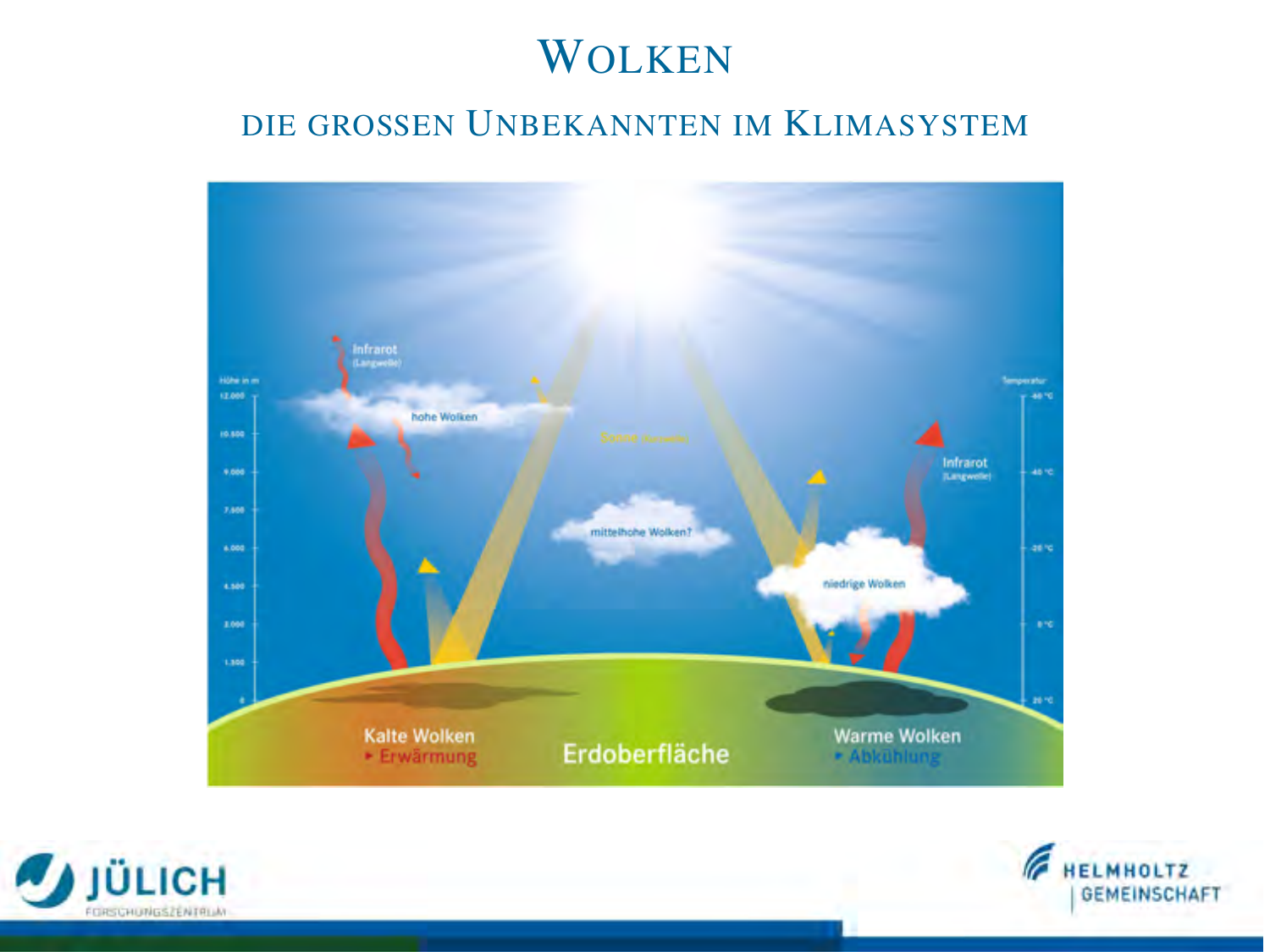**MISCHWOLKEN**  $\circ$ 

**ADD ONS** 

**HELMHOLTZ** 

**GEMEINSCHAFT** 

### **VERTEILUNG DER WOLKEN-ARTEN**



from CloudSat/CALIPSO 2B-GEOPROF-LIDAR dataset for 2006-2011; Mace et al., 2009

Chapter 7: Clouds and Aerosols (Boucher et al., 2013)

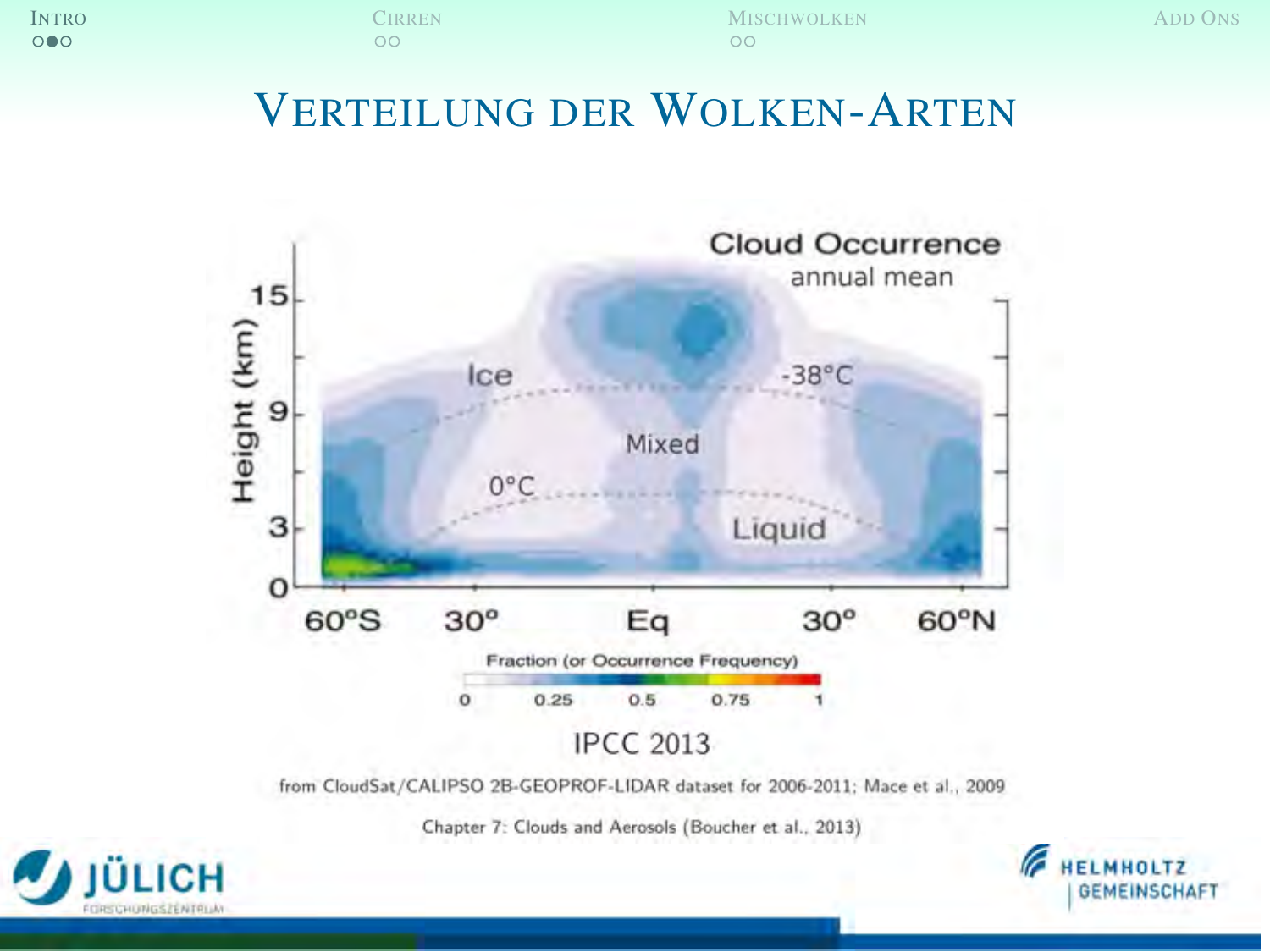| <b>INTRO</b>        | Cirren | <b>MISCHWOLKEN</b> | <b>ADD ONS</b> |
|---------------------|--------|--------------------|----------------|
| $\circ\circ\bullet$ | ОC     | oο                 |                |

### **JÜLICH: MESSUNGEN IN EISWOLKEN AUF FLUGZEUGEN**

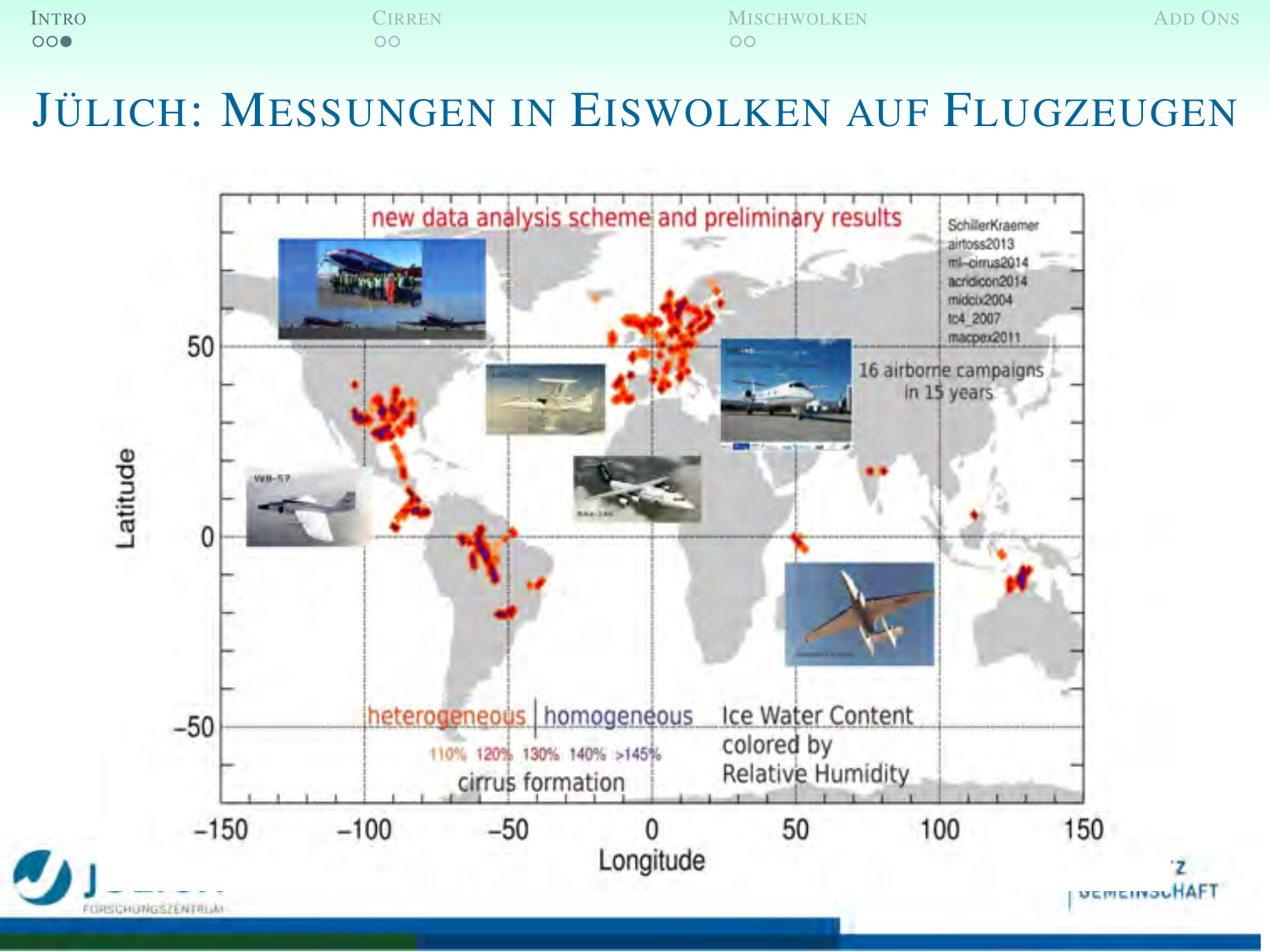**INTRO**  $000$ 

**MISCHWOLKEN**  $\circ$ 

**ADD ONS** 

# **CIRREN**

#### STRAHLUNGS-RÜCKKOPPLUNG - KLIMA?

<span id="page-3-0"></span>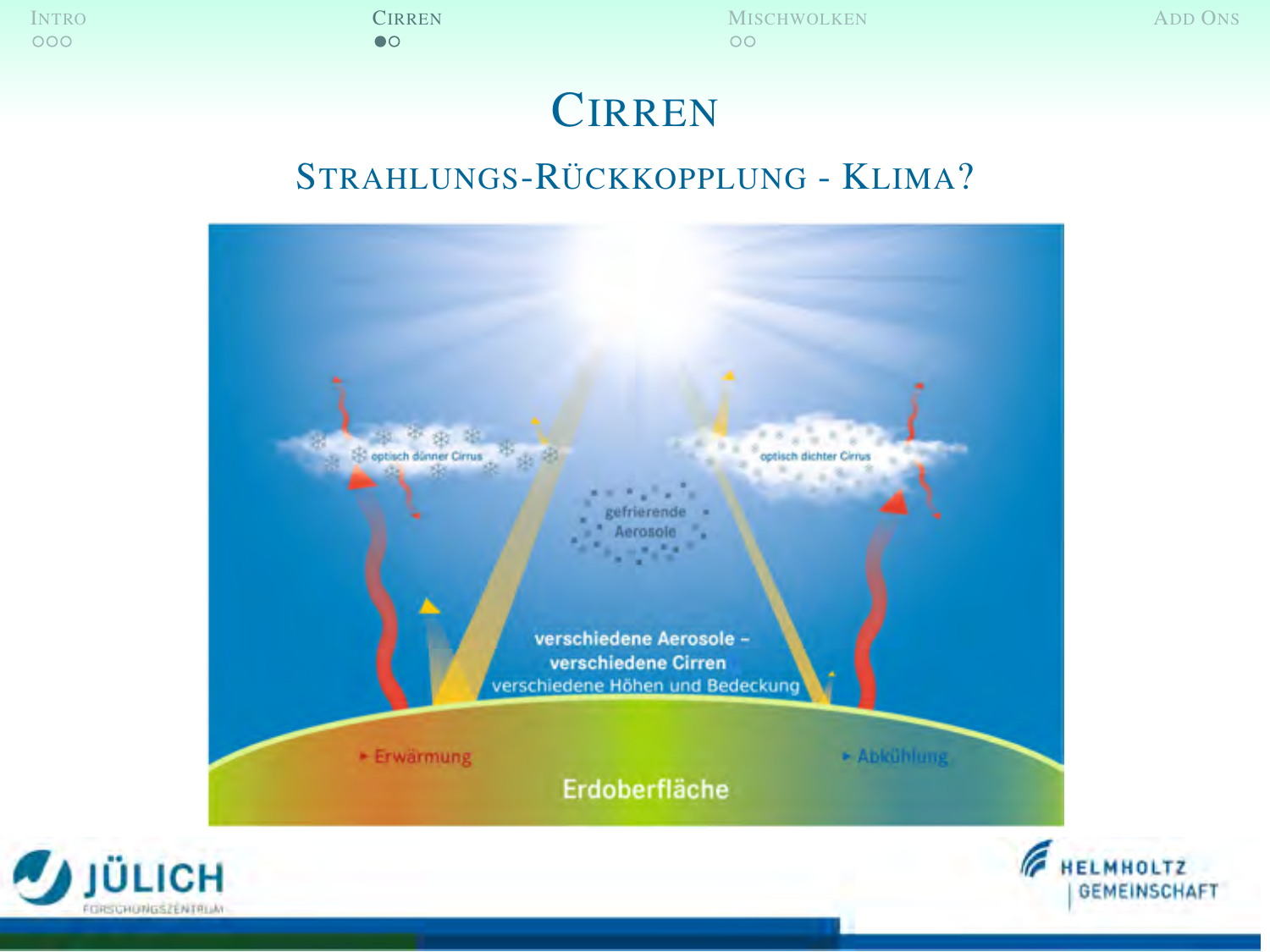**HOLTZ** 

**GEMEINSCHAFT** 

#### CIRREN IN GLOBALEN MODELLEN



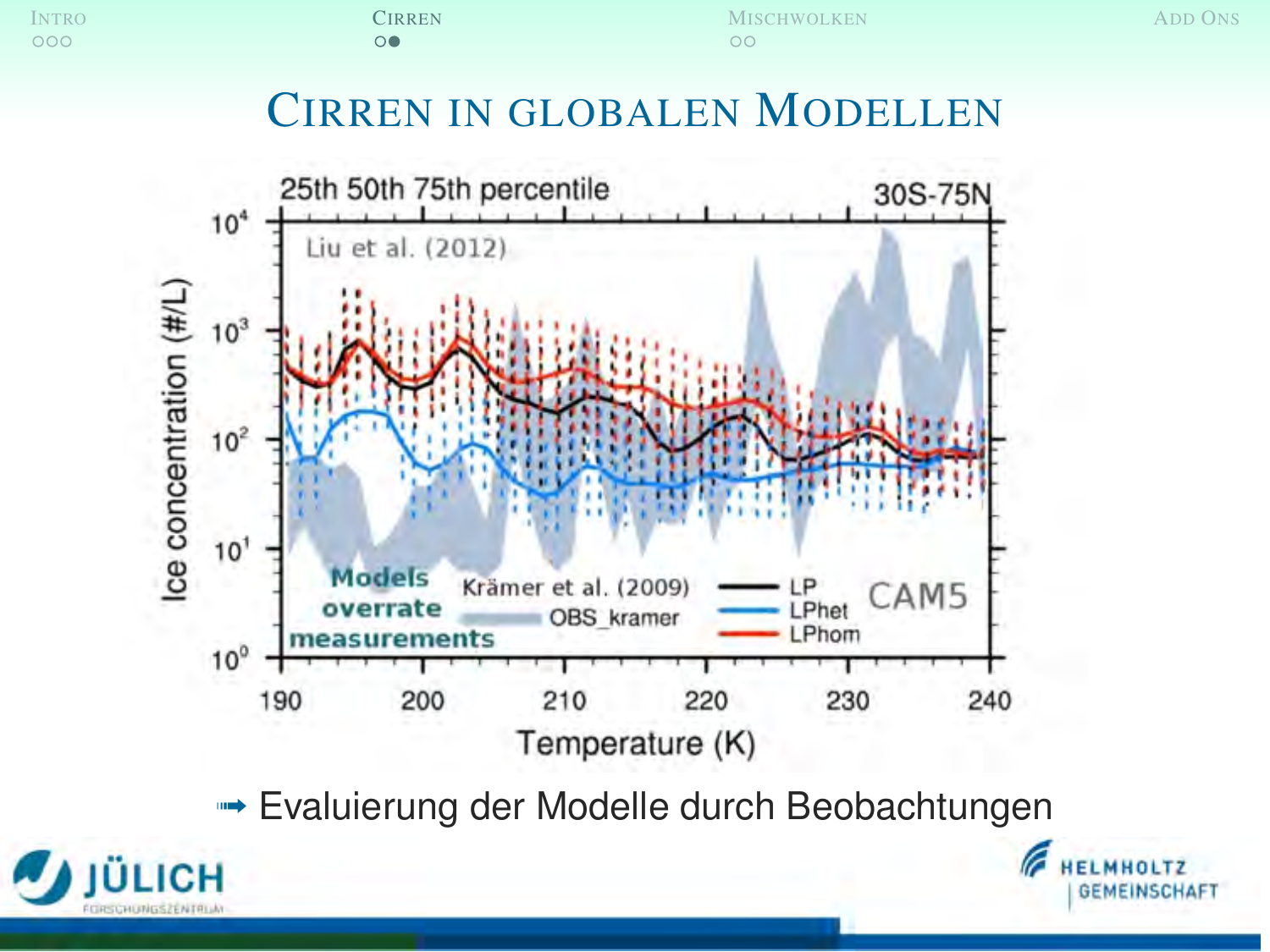**INTRO**  $000$ 

**CIRREN**  $\circ$ 

**MISCHWOLKEN**  $\bullet$ 

**Flüssig** 

**Misch** 

**ADD ONS** 

Eis

**HELMHOLTZ GEMEINSCHAFT** 

# **MISCHWOLKEN**

#### STRAHLUNGS-RÜCKKOPPLUNG - KLIMA ??



<span id="page-5-0"></span>![](_page_5_Picture_7.jpeg)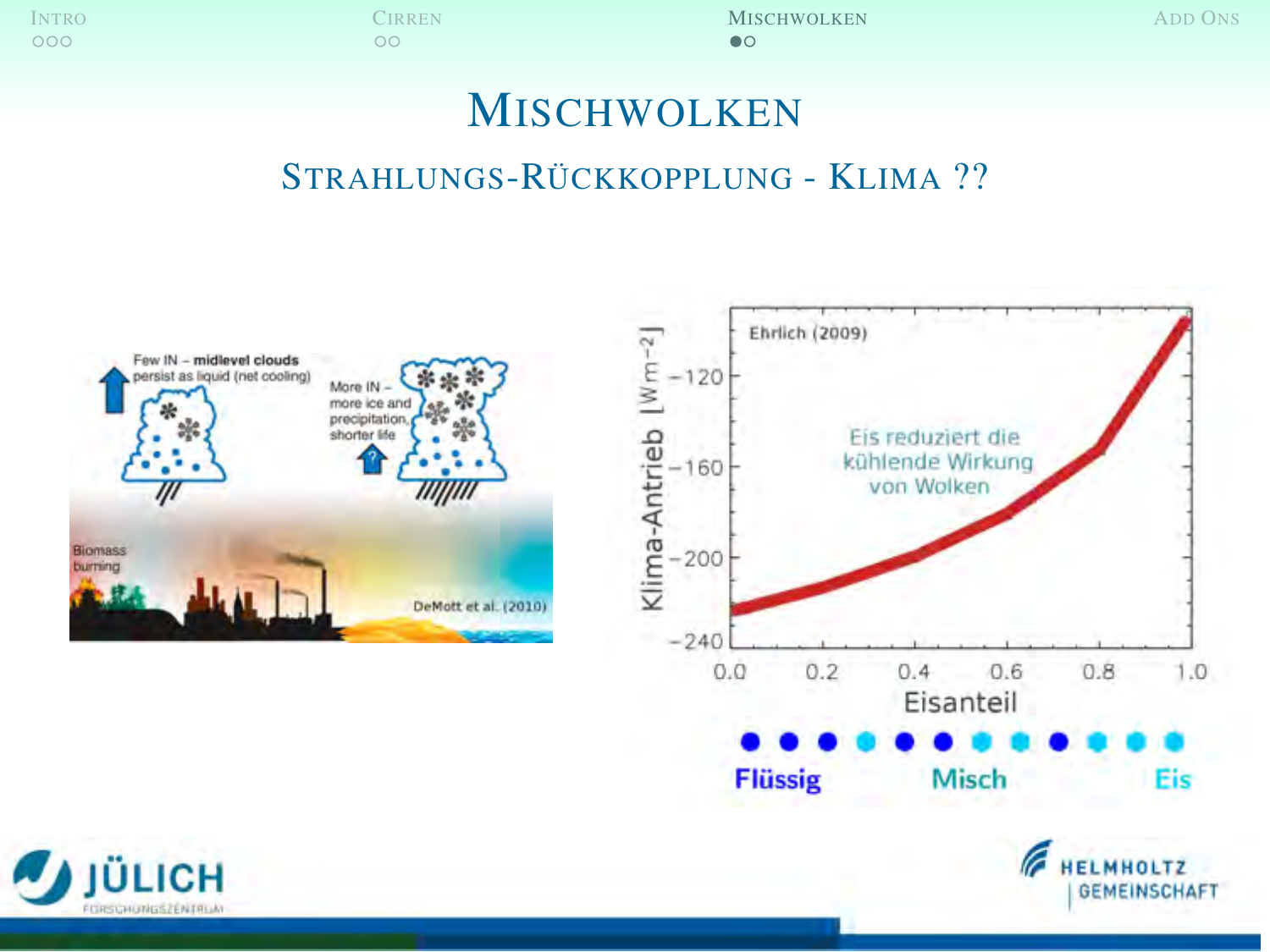# **VERTIKALE VERTEILUNG DES EISANTEILS**

![](_page_6_Picture_5.jpeg)

![](_page_6_Picture_6.jpeg)

- 
- · Mid-latitude campaign
- · CAPS@BAE146

![](_page_6_Figure_10.jpeg)

![](_page_6_Picture_11.jpeg)

![](_page_6_Picture_12.jpeg)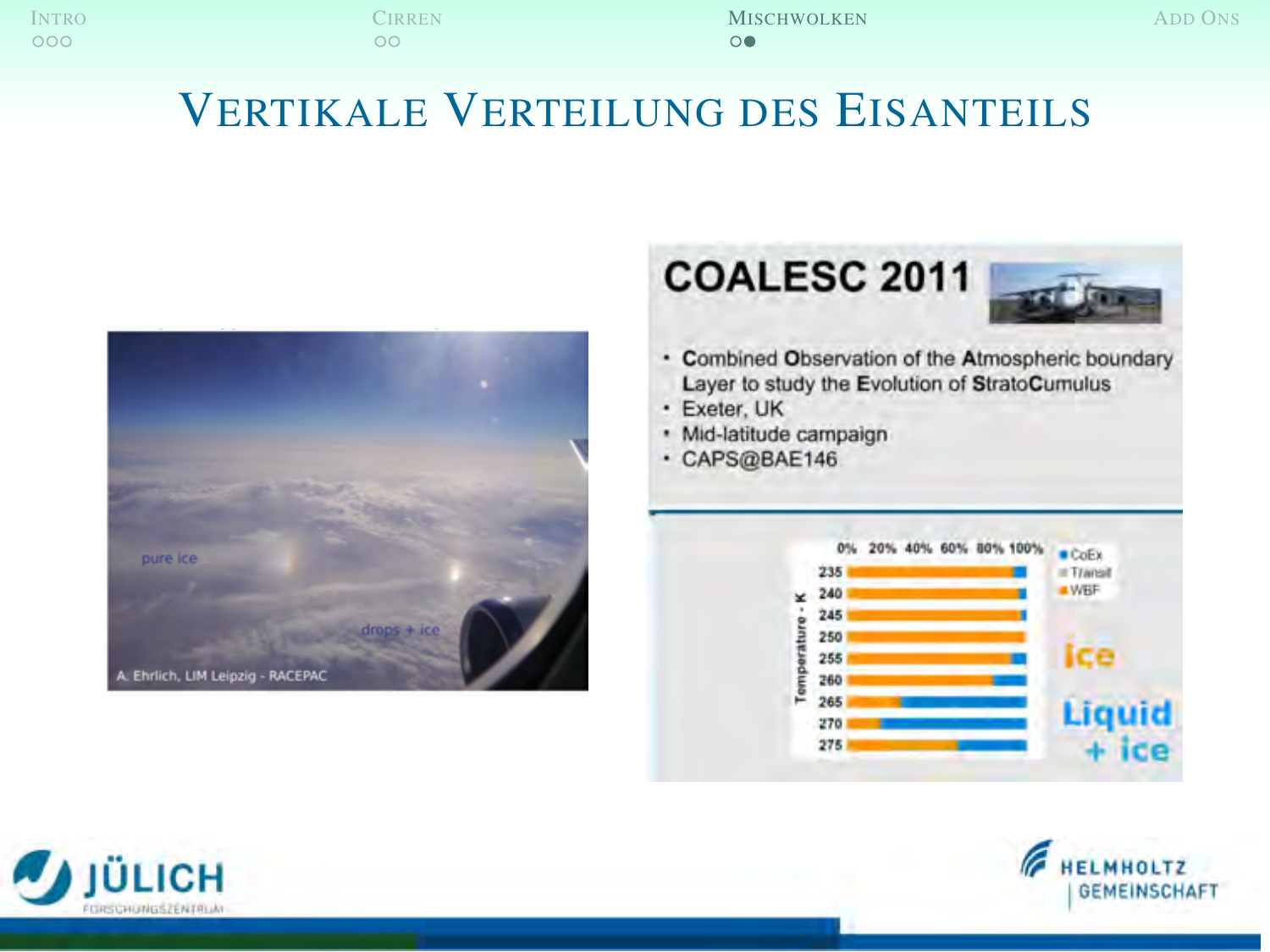| <b>BACK</b> | MORE AEROSOL-CLIMATE | <b>JÜLICH-INSTRUMEN</b> |
|-------------|----------------------|-------------------------|
|             |                      |                         |

CIRREN - KLIMATOLOGIEN  $\circ$ 

 $TS$ 

<span id="page-7-0"></span>![](_page_7_Picture_2.jpeg)

![](_page_7_Picture_3.jpeg)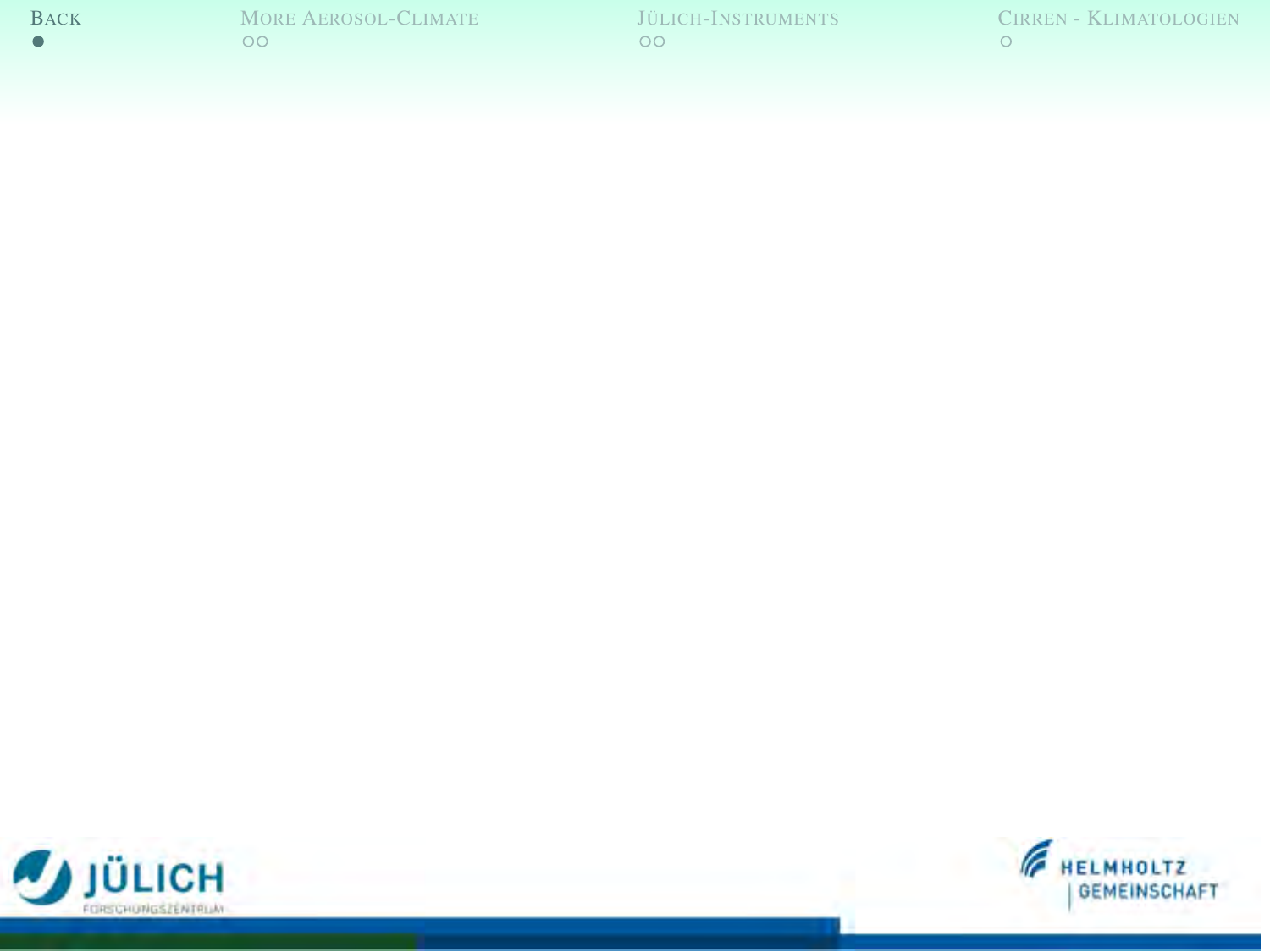**JÜLICH-INSTRUMENTS**  $00$ 

**CIRREN - KLIMATOLOGIEN**  $\bigcirc$ 

## **WARM CLOUDS**

Aerosol impact on clouds - CCN number

![](_page_8_Figure_6.jpeg)

Baker and Peter (2008), Nature

#### **More CCN**

<span id="page-8-0"></span>Ш ІС.

- more but smaller drops (Cloud albedo/Twomey effect)
- higher reflectivity & longer lifetime
- less sun on Earth's surface Cooling

ELMHOLTZ **GEMEINSCHAFT**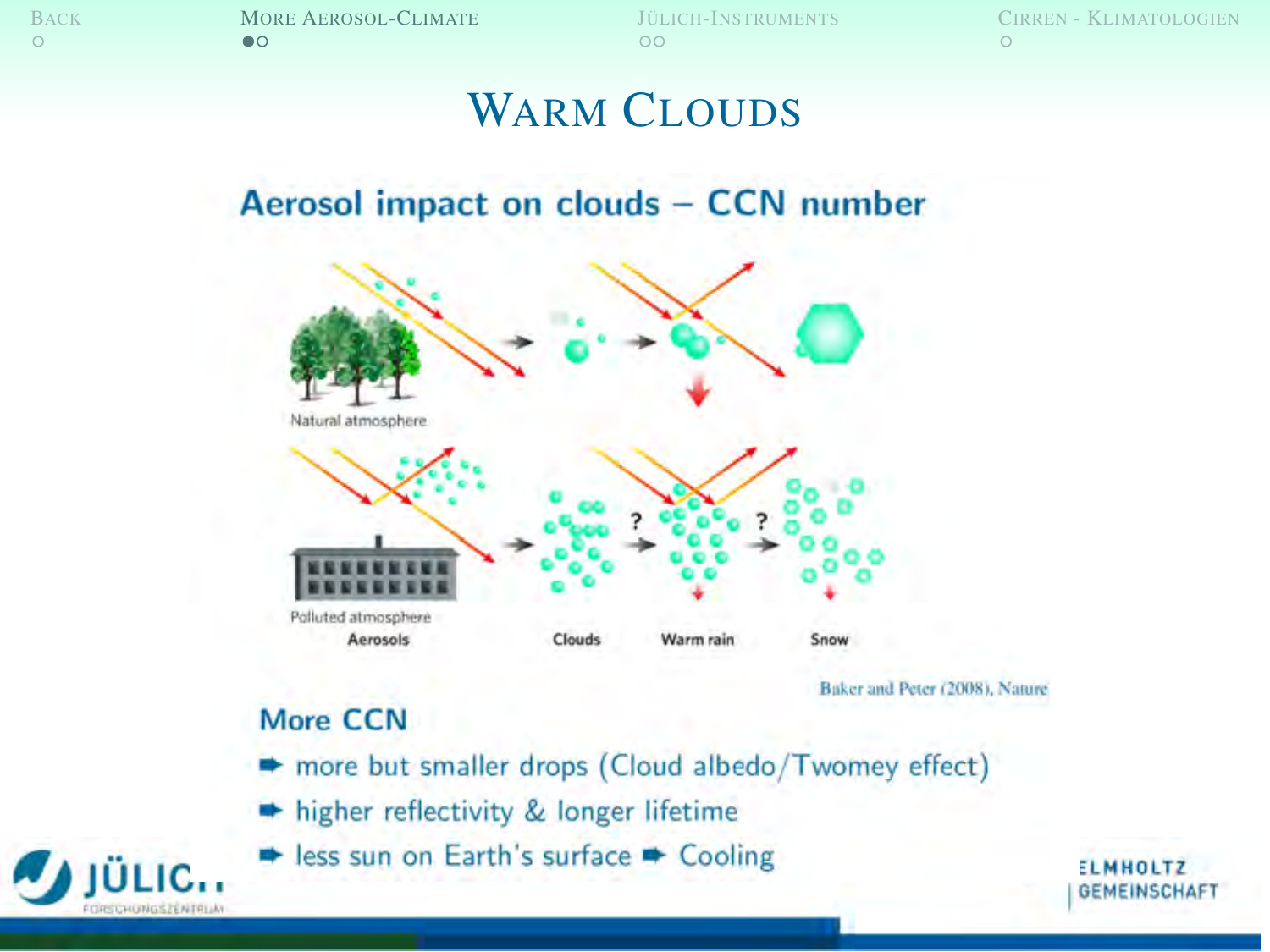**BACK**  $\circ$ 

**MORE AEROSOL-CLIMATE**  $\Omega$ 

**JÜLICH-INSTRUMENTS**  $00$ 

CIRREN - KLIMATOLOGIEN  $\bigcirc$ 

**GEMEINSCHAFT** 

## **MIXED CLOUDS**

#### Influence of het. IN on mixed clouds

![](_page_9_Figure_6.jpeg)

![](_page_9_Picture_7.jpeg)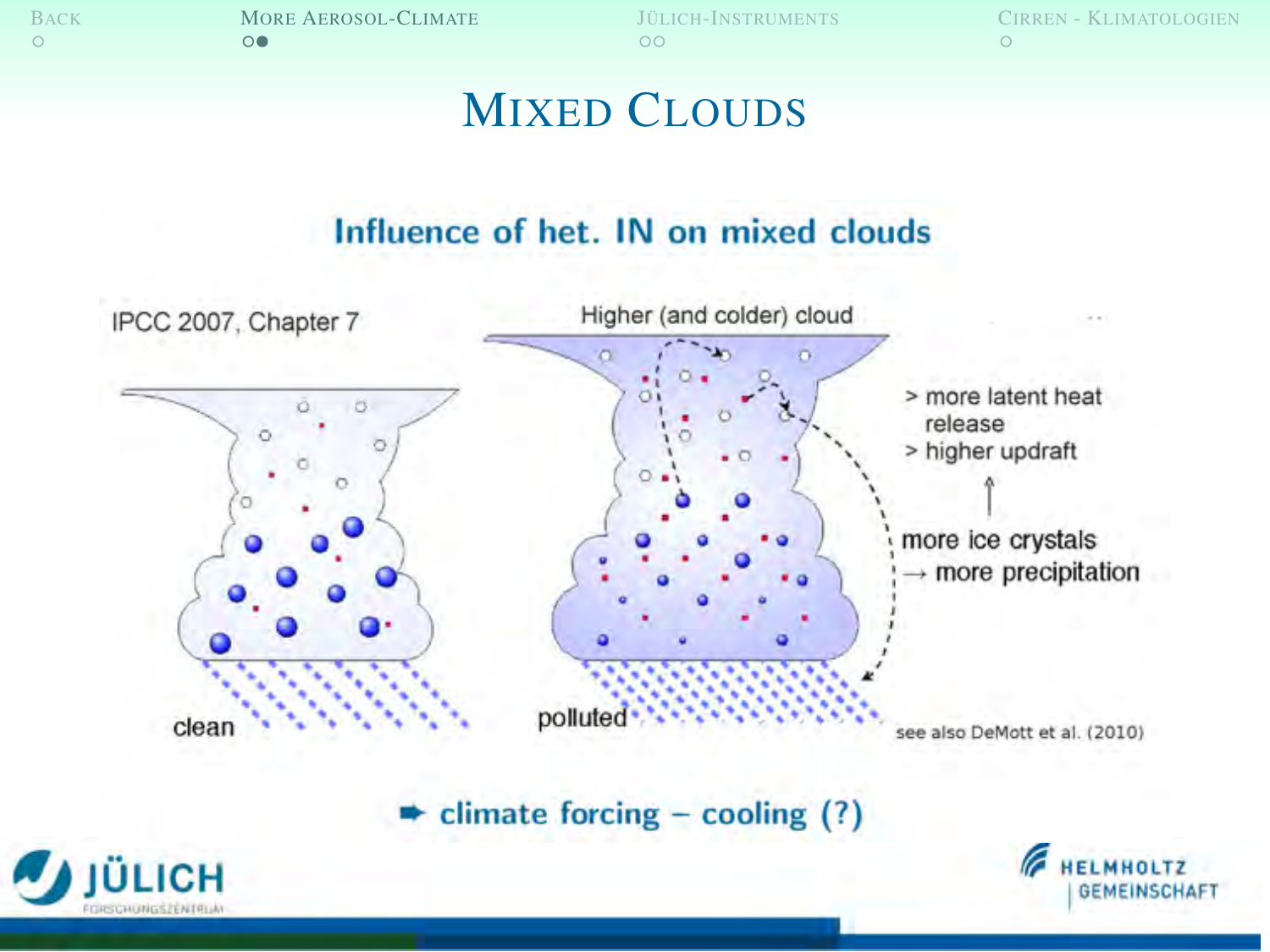CIRREN - KLIMATOLOGIEN  $\bigcirc$ 

# NIXE-CAPS - CLOUD PARTICLE SPECTROMETER

![](_page_10_Picture_5.jpeg)

![](_page_10_Picture_6.jpeg)

<span id="page-10-0"></span>![](_page_10_Picture_7.jpeg)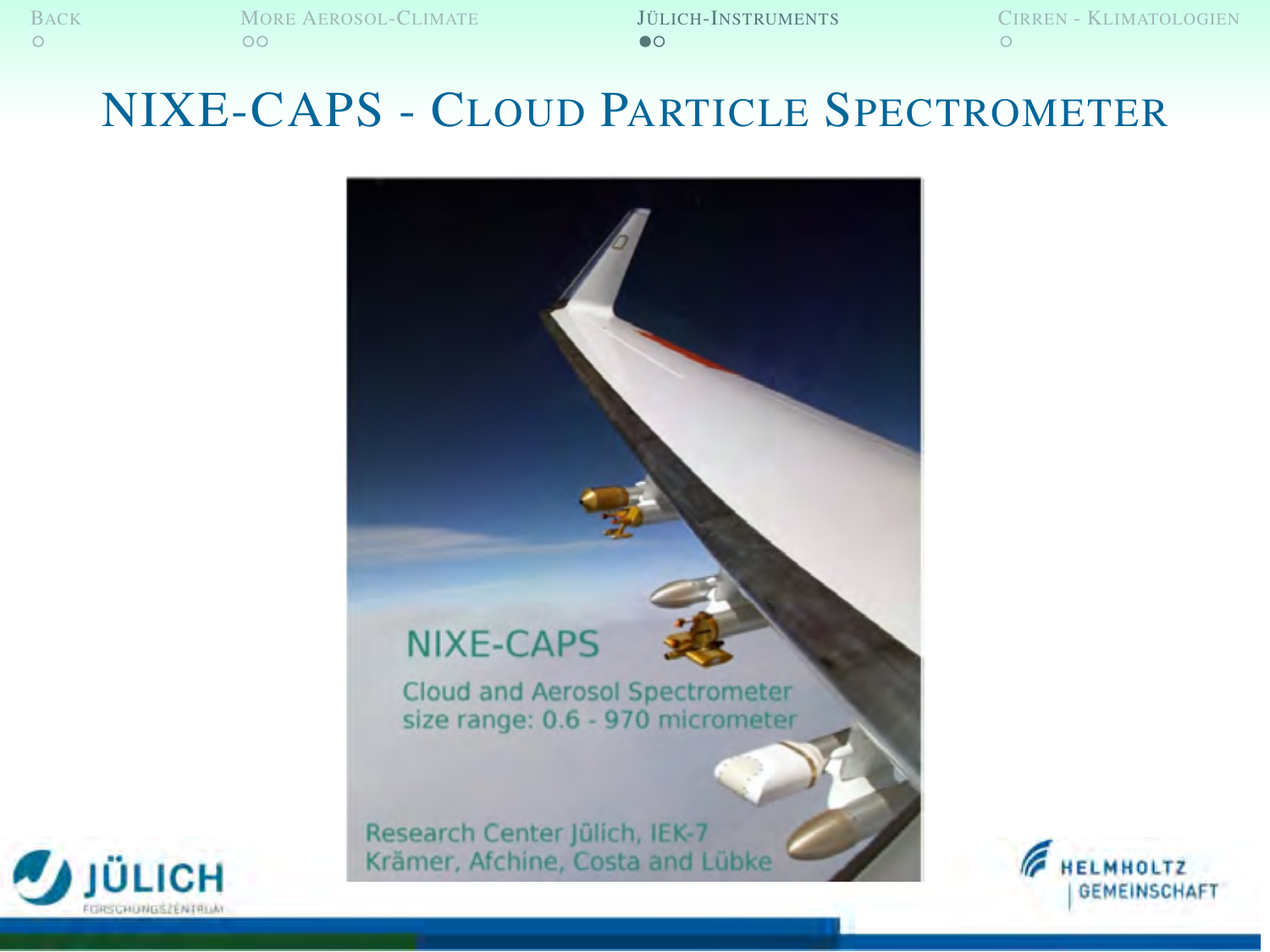**BACK**  $\circ$ 

**MORE AEROSOL-CLIMATE**  $\circ$ 

**JÜLICH-INSTRUMENTS**  $\circ$ 

**CIRREN - KLIMATOLOGIEN**  $\bigcirc$ 

### **FISH - HYGROMETER**

#### **FISH & HAI @ HALO**

![](_page_11_Picture_6.jpeg)

![](_page_11_Picture_7.jpeg)

![](_page_11_Picture_8.jpeg)